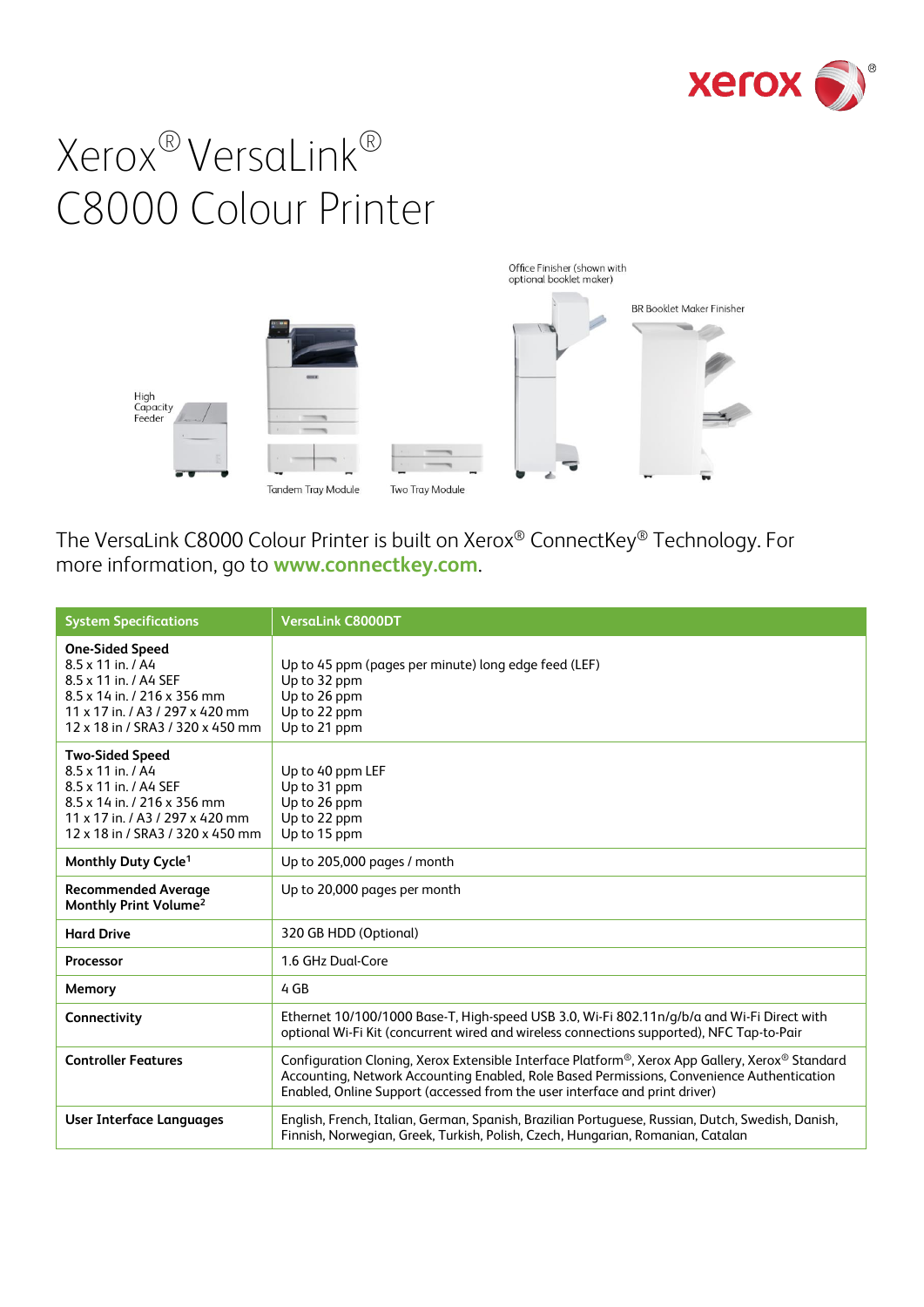| <b>Device Specifications</b>                     |                                                                                          |                     |                      |                    |
|--------------------------------------------------|------------------------------------------------------------------------------------------|---------------------|----------------------|--------------------|
| <b>Electrical Requirements</b>                   |                                                                                          |                     |                      |                    |
| <b>North America</b>                             | Voltage: 110-127V +/-10%<br>Frequency: 50/60 Hz +/-3 %, 12A                              |                     |                      |                    |
| <b>Europe and Other Geographies</b>              | Voltage: 220-240V +/- 10%<br>Frequency: 50/60 Hz +/-3 %, 10A                             |                     |                      |                    |
| <b>Power Consumption</b>                         |                                                                                          |                     |                      |                    |
| Printing <sup>3</sup>                            | For 110V: 2.30 kWh<br>For 220V: 2.32 kWh                                                 |                     |                      |                    |
| Standby Mode <sup>3</sup>                        | 110V: 75.3 Watts or less<br>220V: 73.8 Watts or less                                     |                     |                      |                    |
| Sleep Mode <sup>3</sup>                          | 110V: 0.48 watts or less<br>220V: 0.53 watts or less                                     |                     |                      |                    |
| <b>Operating Environment</b>                     |                                                                                          |                     |                      |                    |
| <b>Required Temperature Range</b><br>(Storage)   | Below 48° C, and in compliance with MN2-810.13                                           |                     |                      |                    |
| <b>Required Temperature Range</b><br>(Operating) | 50° to 83° F (10° to 28° C)<br>Must be 28° C or below if humidity is at 85%              |                     |                      |                    |
| <b>Required Relative Humidity</b>                | 15% to 85% Must be 62.5% or below at 32°C                                                |                     |                      |                    |
| <b>Sound Power Levels</b>                        | Printing: 6.63 B(A) or less<br>Standby: 3.24 B(A) or less                                |                     |                      |                    |
|                                                  | Full System (including finisher)<br>Printing: 7.56 B(A)<br>Standby: 3.36 B(A)            |                     |                      |                    |
| <b>Sound Pressure Levels</b>                     | Printing: 56.8 dB or less<br>Standby: 15.4 dB or less                                    |                     |                      |                    |
|                                                  | Full System (including finisher)<br>Printing: 57.1 dB<br>Standby: 15.2 dB                |                     |                      |                    |
| <b>Boot Time</b><br>(from Off to UI Ready)       | Less than 60 seconds                                                                     |                     |                      |                    |
| <b>Warm-up Time</b><br>(from Sleep to UI Ready)  | Less than 10 seconds (without HDD)<br>Less than 16 seconds (with HDD)                    |                     |                      |                    |
| <b>Dimensions and Weight</b><br>(Unpackaged)     | Width                                                                                    | <b>Depth</b>        | <b>Height</b>        | Weight             |
| VersaLink C8000/DT                               | 24.4 in. / 620 mm                                                                        | 28.5 in. / 723 mm   | 31.9 in. / 809.3 mm  | 178 lb. / 80.8 kg  |
| Two Tray Module                                  | 26.3 in. / 668.5 mm                                                                      | 28.5 in. / 723 mm   | 10.3 in. / 261.2 mm  | 60.0 lb. / 27.2 kg |
| <b>Tandem Tray Module</b>                        | 26.3 in. / 668.5 mm                                                                      | 28.5 in. / 723 mm   | 10.3 in. / 261.2 mm  | 74.5 lb. / 33.8 kg |
| <b>High Capacity Feeder</b>                      | 15.3 in. / 389 mm                                                                        | 23.7 in. / 602.9 mm | 15.0 in. / 380.01 mm | 63.9 lb. / 29.0 kg |
| Office Finisher                                  | 39.8 in. / 1012.0 mm                                                                     | 21.7 in. / 552 mm   | 39.8 in. / 1012 mm   | 61.7 lb. / 28.0 Kg |
| <b>Booklet Maker Finisher</b>                    | 39.8 in. / 1012.0 mm                                                                     | 23.5 in. / 597 mm   | 42.5 in. / 1080 mm   | 20.3 lb. / 9.2 Kg  |
| <b>BR Booklet Maker Finisher</b>                 | 48.1 in. / 1221.4 mm<br>28.5 in. / 723 mm<br>41.5 in. / 1055.1 mm<br>134.3 lb. / 60.9 Kg |                     |                      |                    |
| <b>Dimensions and Weight</b><br>(Packaged)       | Width<br><b>Depth</b><br><b>Height</b><br>Weight                                         |                     |                      |                    |
| VersaLink C8000/DT                               | 32.8 in. / 833 mm                                                                        | 28.2 in. / 717 mm   | 33.4 in. / 852 mm    | 209.4 lb. / 95 kg  |
| <b>High Capacity Feeder</b>                      | 20.7 in. / 526 mm<br>29.8 in. / 756 mm<br>19.3 in. / 491 mm<br>74.3 lb. / 33.7 kg        |                     |                      |                    |
| <b>Two Tray Module</b>                           | 32.7 in. / 830 mm                                                                        | 33.5 in. / 850 mm   | 15.75 in. / 400 mm   | 72.7 lb. / 33 kg   |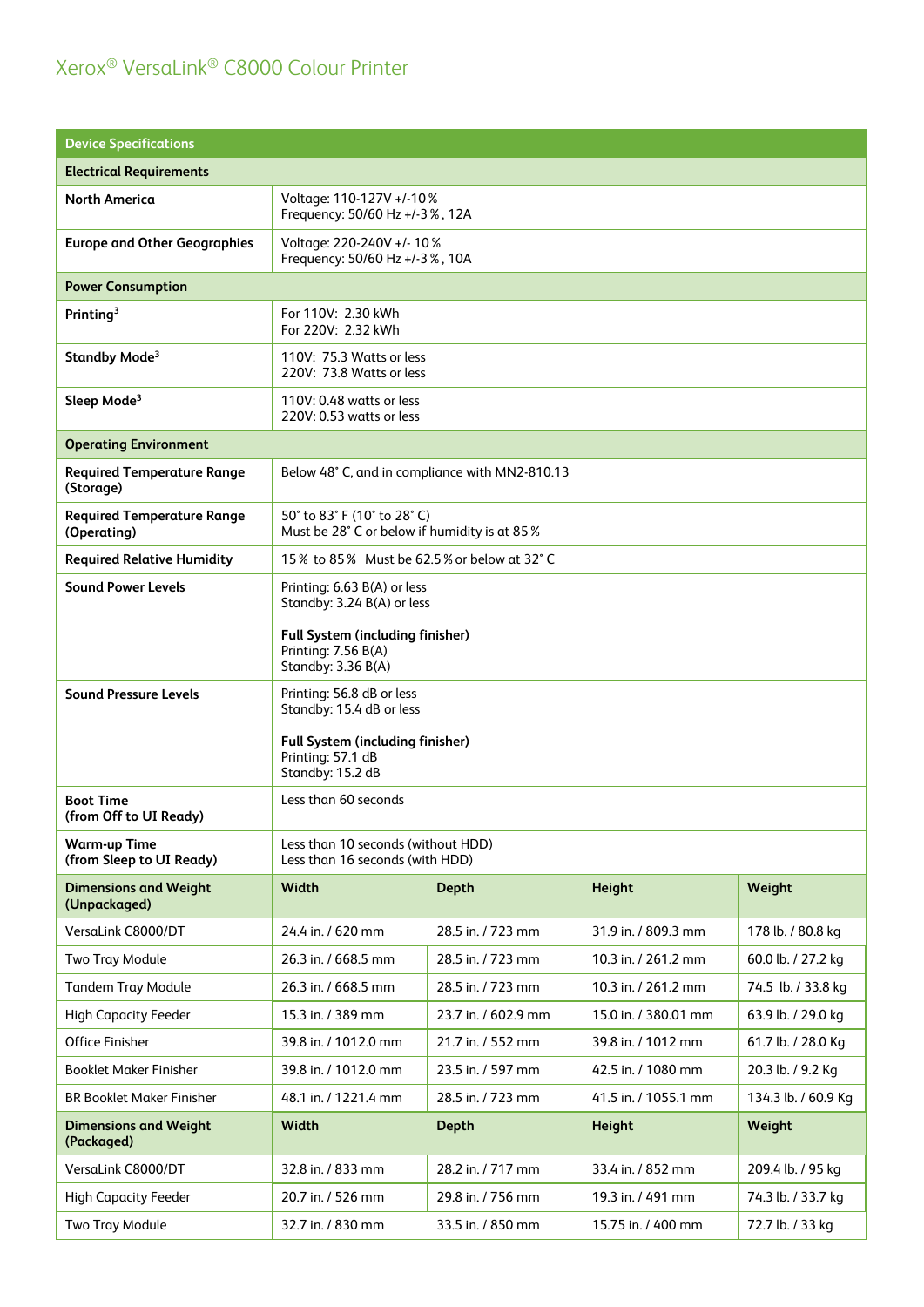| <b>Tandem Tray Module</b>                                                            | 32.7 in. / 830 mm                                                                                                                                                                                                                                                                                                                                                                                                                                                                                                                                                                                                                                                                                                                                                                                                                                                                                                                                                                                                    | 33.5 in. / 850 mm                                                                                                 | 15.75 in. / 400 mm | 86 lb. / 39 kg    |
|--------------------------------------------------------------------------------------|----------------------------------------------------------------------------------------------------------------------------------------------------------------------------------------------------------------------------------------------------------------------------------------------------------------------------------------------------------------------------------------------------------------------------------------------------------------------------------------------------------------------------------------------------------------------------------------------------------------------------------------------------------------------------------------------------------------------------------------------------------------------------------------------------------------------------------------------------------------------------------------------------------------------------------------------------------------------------------------------------------------------|-------------------------------------------------------------------------------------------------------------------|--------------------|-------------------|
| <b>Office Finisher</b>                                                               | 27.2 in. / 690 mm                                                                                                                                                                                                                                                                                                                                                                                                                                                                                                                                                                                                                                                                                                                                                                                                                                                                                                                                                                                                    | 40.2 in. / 1021 mm                                                                                                | 25.7 in. / 654 mm  | 82 lb. / 37 kg    |
| <b>Booklet Maker Finisher</b>                                                        | 20 in. / 507 mm                                                                                                                                                                                                                                                                                                                                                                                                                                                                                                                                                                                                                                                                                                                                                                                                                                                                                                                                                                                                      | 30 in. / 761 mm                                                                                                   | 17.2 in. / 437 mm  | 31 lb. / 14 kg    |
| <b>BR Booklet Maker Finisher</b>                                                     | 30 in. / 764 mm                                                                                                                                                                                                                                                                                                                                                                                                                                                                                                                                                                                                                                                                                                                                                                                                                                                                                                                                                                                                      | 30.5 in. / 774 mm                                                                                                 | 47.4 in. / 1203 mm | 169.7 lb. / 77 kg |
| Horizontal Transport for BR<br><b>Booklet Maker Finisher</b>                         | 21 in. / 533 mm                                                                                                                                                                                                                                                                                                                                                                                                                                                                                                                                                                                                                                                                                                                                                                                                                                                                                                                                                                                                      | 23.1 in. / 589 mm                                                                                                 | 12.6 in. / 319 mm  | 14.3 lb. / 6.5 kg |
| <b>Certifications</b>                                                                |                                                                                                                                                                                                                                                                                                                                                                                                                                                                                                                                                                                                                                                                                                                                                                                                                                                                                                                                                                                                                      |                                                                                                                   |                    |                   |
| To view the latest list of certifications, go to www.xerox.com/OfficeCertifications. |                                                                                                                                                                                                                                                                                                                                                                                                                                                                                                                                                                                                                                                                                                                                                                                                                                                                                                                                                                                                                      |                                                                                                                   |                    |                   |
| <b>Print</b>                                                                         |                                                                                                                                                                                                                                                                                                                                                                                                                                                                                                                                                                                                                                                                                                                                                                                                                                                                                                                                                                                                                      |                                                                                                                   |                    |                   |
| <b>First-print-out Time</b>                                                          | As fast as 11 seconds colour                                                                                                                                                                                                                                                                                                                                                                                                                                                                                                                                                                                                                                                                                                                                                                                                                                                                                                                                                                                         |                                                                                                                   |                    |                   |
|                                                                                      | As fast as 9.7 seconds black and white                                                                                                                                                                                                                                                                                                                                                                                                                                                                                                                                                                                                                                                                                                                                                                                                                                                                                                                                                                               |                                                                                                                   |                    |                   |
| <b>Print Resolution</b>                                                              | Up to 1200 x 2400 dpi                                                                                                                                                                                                                                                                                                                                                                                                                                                                                                                                                                                                                                                                                                                                                                                                                                                                                                                                                                                                |                                                                                                                   |                    |                   |
| <b>Page Description Languages</b>                                                    | Adobe <sup>®</sup> PostScript <sup>®</sup> 3 <sup>™</sup><br>PCL <sup>®</sup> 5e, 6<br><b>PDF</b><br><b>XPS</b><br><b>TIFF</b><br><b>JPEG</b><br>HP-GL                                                                                                                                                                                                                                                                                                                                                                                                                                                                                                                                                                                                                                                                                                                                                                                                                                                               |                                                                                                                   |                    |                   |
| <b>Colour Management</b>                                                             |                                                                                                                                                                                                                                                                                                                                                                                                                                                                                                                                                                                                                                                                                                                                                                                                                                                                                                                                                                                                                      | Embedded spot colour table, Xerox Colour Corrections                                                              |                    |                   |
| <b>Maximum Print Area</b>                                                            | 4 mm from lead edge of paper, 2 mm from side and trail edges of paper                                                                                                                                                                                                                                                                                                                                                                                                                                                                                                                                                                                                                                                                                                                                                                                                                                                                                                                                                |                                                                                                                   |                    |                   |
| <b>Print Features</b>                                                                | <b>Application Defaults</b><br>Banner Pages Enable / Disable<br><b>Bi-directional Real-time Status</b><br><b>Booklet Layout</b><br>Colour Adjustments (lightness, contrast, saturation, colour balance)<br><b>Colour Correction</b><br>Draft Mode<br>Finishing (requires finishing)<br>Fit to new paper size<br>Job Identification (Print ID or Banner, Print ID in margins on first page only or all pages)<br>Job Monitoring (Client or Local User Interface)<br>N-up Page Layout (up to 16 pages per sheet)<br>Paper Selection by Attribute<br><b>Personal Print</b><br>Print Around Enable / Disable<br>Print from USB<br><b>Run Black</b><br>Sample Set<br>Saved Job<br>Scaling<br><b>Secure Print</b><br><b>Skip Blank Pages</b><br>Special Pages (exception page programming: covers, inserts, exceptions pages)<br><b>Store and Recall Driver Settings</b><br>Stored Jobs Deletion<br>Two-sided Printing (as default)<br>Watermark (predefined and custom)<br>Xerox <sup>®</sup> Earth Smart Driver Settings |                                                                                                                   |                    |                   |
| <b>Print from USB</b>                                                                | Allows walk-up printing from Type A USB port                                                                                                                                                                                                                                                                                                                                                                                                                                                                                                                                                                                                                                                                                                                                                                                                                                                                                                                                                                         | Supports direct printing from computer via Type B USB port<br>Supported file formats: PDF, JPEG, TIFF, XPS, PDF/A |                    |                   |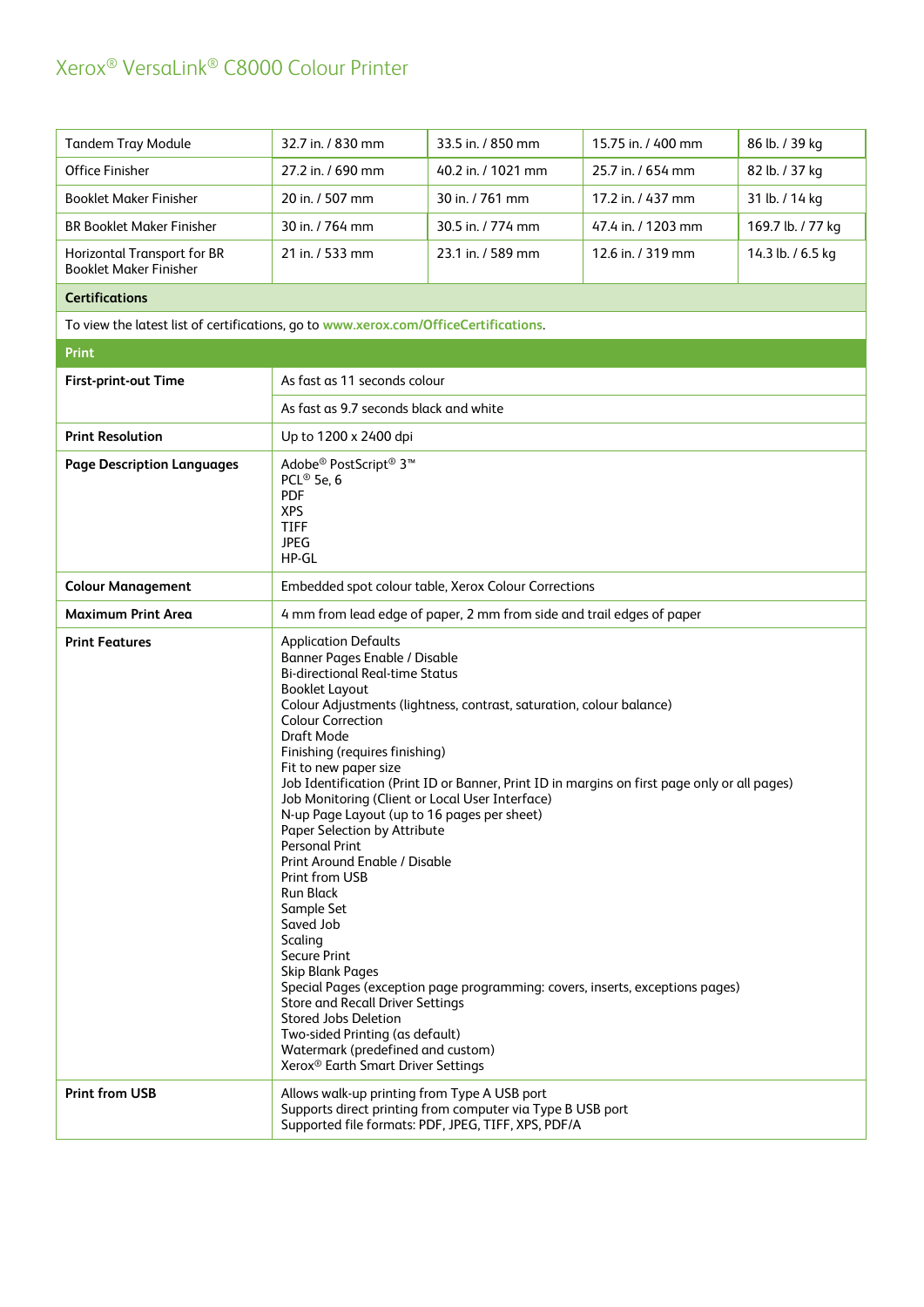| <b>Operating Systems</b>                                                                                         | Windows <sup>®</sup> 7, 8, 8.1, 10<br>Windows Server 2008 SP2, Server 2008 R2 SP1, Server 2012, Server 2012 R2, Server 2016<br>macOS <sup>®</sup> 10.11, 10.12, 10.13<br>$Citrix^{\circledR}$<br>Redhat <sup>®</sup> Enterprise Linux <sup>®</sup><br>Fedora Core<br><b>IBM® AIX®</b><br>HP-UX <sup>®</sup><br>Oracle <sup>®</sup> Solaris<br><b>SUSE®</b><br><b>SAP®</b><br>Note: For information about supported versions for the above operating systems, please visit our<br>Drivers & Downloads page and specify your device at www.support.xerox.com.                                                                                                                                   |
|------------------------------------------------------------------------------------------------------------------|-----------------------------------------------------------------------------------------------------------------------------------------------------------------------------------------------------------------------------------------------------------------------------------------------------------------------------------------------------------------------------------------------------------------------------------------------------------------------------------------------------------------------------------------------------------------------------------------------------------------------------------------------------------------------------------------------|
| <b>Fonts</b>                                                                                                     | PostScript fonts: 136<br>PCL fonts: 83                                                                                                                                                                                                                                                                                                                                                                                                                                                                                                                                                                                                                                                        |
| Xerox <sup>®</sup> Mobile Express Driver <sup>®</sup>                                                            | Makes it easy for mobile users to find, use and manage Xerox® and non-Xerox® devices in every<br>new location. Plug into a new network, and Mobile Express Driver automatically discovers available<br>printers and provides status and capability information. Save a list of "favorite" printers for each<br>location, store application print settings for use on any printer in any network, and greatly reduce<br>mobile support calls to IT.                                                                                                                                                                                                                                            |
| Xerox <sup>®</sup> Global Print Driver <sup>®</sup>                                                              | A truly universal print driver that lets IT administrators install, upgrade and manage Xerox® and<br>non-Xerox® devices from a single driver. It provides a consistent, easy-to-use interface for end-<br>users, reducing the number of support calls, and simplifying print services management.                                                                                                                                                                                                                                                                                                                                                                                             |
| Xerox <sup>®</sup> Pull Print Driver                                                                             | Makes it easy for IT managers to qualify, deploy and manage all print devices using a single driver<br>in a Pull Print environment. Uses a single queue and single driver. The Xerox® Pull Print Driver<br>extends convenience across a broad range of printing assets. IT administrators no longer need to<br>manage and configure multiple drivers. Used in conjunction with Equitrac Office®, Ysoft® SafeQ®,<br>Pharos <sup>®</sup> and others.                                                                                                                                                                                                                                            |
| <b>Mobile Solutions and Mobile Device Apps</b>                                                                   |                                                                                                                                                                                                                                                                                                                                                                                                                                                                                                                                                                                                                                                                                               |
| Apple <sup>®</sup> AirPrint <sup>®</sup>                                                                         | Print email, photos and important office documents directly from an Apple iPhone® or iPad® with<br>no drivers to install and no cables to connect. With AirPrint, an iPhone or iPad automatically<br>locates and connects to the AirPrint-enabled device over the office Wi-Fi network.                                                                                                                                                                                                                                                                                                                                                                                                       |
| Google Cloud Print <sup>™</sup>                                                                                  | Google Cloud Print connects print devices to the web, enabling users to print the applications they<br>use every day from smartphones, tablets, Chromebook™ notebook computers and any other web-<br>connected device.                                                                                                                                                                                                                                                                                                                                                                                                                                                                        |
| @PrintByXerox                                                                                                    | @PrintByXerox is a free service that allows secure printing from any email-enabled device<br>(computer, phone, tablet, iOS, Android <sup>™</sup> , Google <sup>®</sup> Chromebook <sup>™</sup> and more) to a Xerox <sup>®</sup> printer or<br>MFP using a single email address with no IT intervention. No training is needed. End-users simply<br>send attachments to the email address, and release them at the MFP panel.                                                                                                                                                                                                                                                                 |
| Xerox <sup>®</sup> Print Service Plug-in for<br>Android <sup>™</sup> (Free at Google Play <sup>™</sup><br>Store) | The Xerox® Print Service Plug-in for Android KitKat (4.4 or greater) devices streamlines mobile<br>printing without third-party apps or additional print drivers.<br>You can easily print photos, Web pages and documents when your mobile device is connected to<br>printers using a wireless network. A robust print option set includes two-sided printing, stapling and<br>secure code release. A free download is available from the Google Play™ store.                                                                                                                                                                                                                                 |
| Xerox <sup>®</sup> Workplace Suite and<br>Xerox <sup>®</sup> Workplace Cloud                                     | Xerox <sup>®</sup> Workplace Solutions boost productivity and reduce costs with a modular print<br>management and mobility solution. Control and manage your printer fleet while enabling mobile<br>productivity with simplified workflows, convenience and security-for any brand printer, anywhere.<br>Xerox® Workplace Solutions offer flexible license options to suit any size business with the ability<br>to scale as you grow.<br>• Xerox <sup>®</sup> Workplace Suite: On site, your server<br>Xerox <sup>®</sup> Workplace Cloud: Simple setup, cloud administration<br>To learn more about the Xerox® Workplace Suite and Xerox® Workplace Cloud, visit<br>www.xerox.com/mobility. |
| <b>Software Solutions</b>                                                                                        |                                                                                                                                                                                                                                                                                                                                                                                                                                                                                                                                                                                                                                                                                               |
| Xerox <sup>®</sup> ConnectKey <sup>®</sup> Apps<br>(Found at the Xerox® App<br>Gallery)                          | Increase user productivity by simplifying and shortening everyday tasks. Unlike traditional<br>software, ConnectKey Apps do not require a dedicated server, PC or IT resource. Instead, simply<br>download these lightweight, serverless ConnectKey Apps to the device.                                                                                                                                                                                                                                                                                                                                                                                                                       |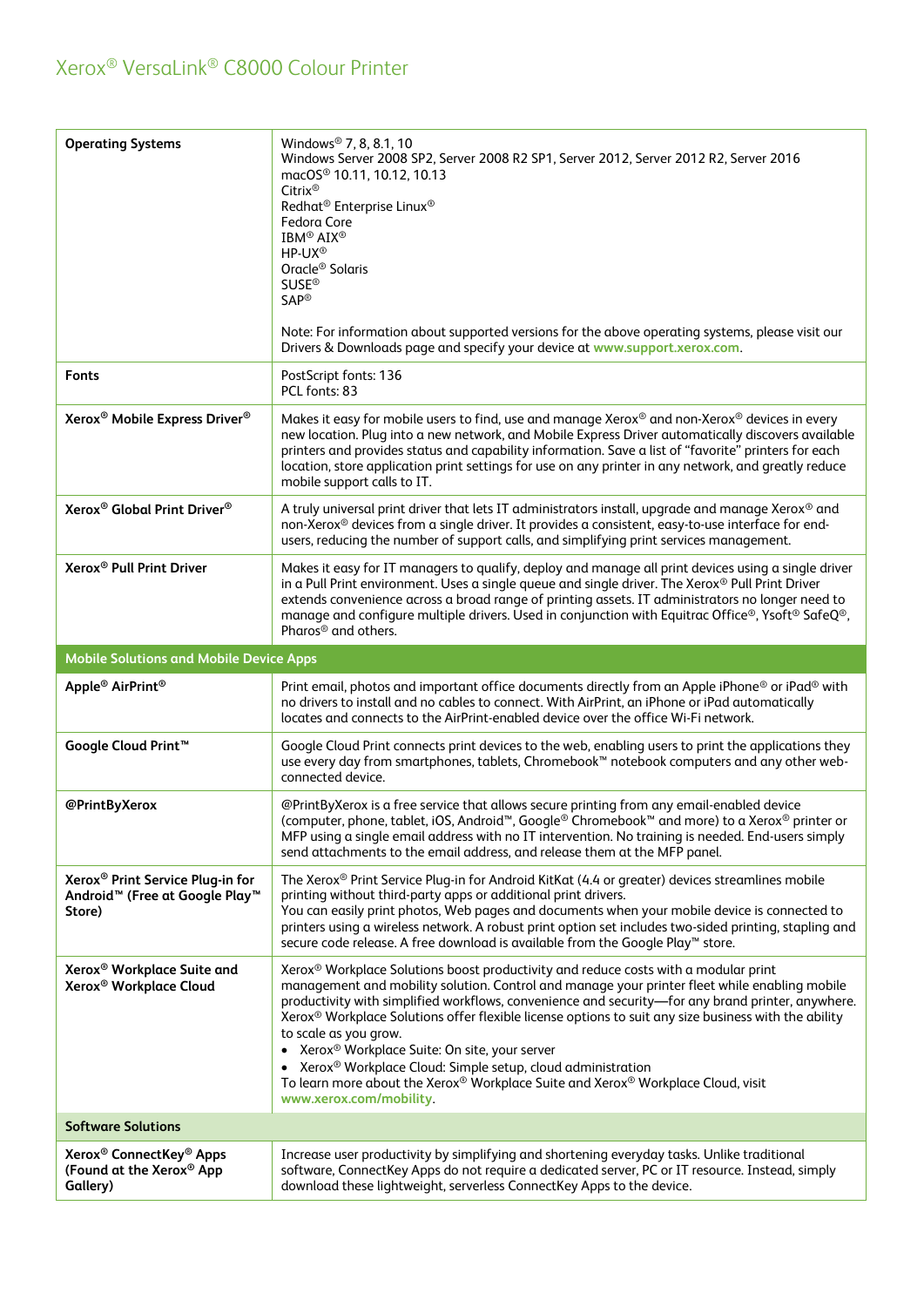| <b>Security</b>                                                        |                                                                                                                                                                                                                                                                                                                                                                                                                                                                                                                                                                                                                                                                                                                                                                            |
|------------------------------------------------------------------------|----------------------------------------------------------------------------------------------------------------------------------------------------------------------------------------------------------------------------------------------------------------------------------------------------------------------------------------------------------------------------------------------------------------------------------------------------------------------------------------------------------------------------------------------------------------------------------------------------------------------------------------------------------------------------------------------------------------------------------------------------------------------------|
| <b>Security Features</b>                                               | <b>Access Controls</b><br>AES 256-bit Encryption<br>Audit Log<br><b>Certificate Path Validation</b><br>Certificate Revocation List (CRL)/Status Protocol (OCSP)<br>Detection of external programme falsification (XCP Plug-in)<br>Cisco <sup>®</sup> Identity Services Engine (ISE) Integration<br>Domain Filtering<br>FIPS 140-2<br><b>Firmware Verification</b><br>Immediate Disk Overwrite*<br>IP Address Filtering<br><b>IPsec</b><br><b>Network Authentication</b><br>Port Filtering<br>Pre-installed Self-Signed Certificates<br><b>Role Based Permissions</b><br><b>Secure Print</b><br>Security Certificate Management<br>Smart Card Enablement (CAC/PIV/.NET)<br>SNMP <sub>v3</sub><br>Status Protocol (OCSP)<br><b>TLS/SSL</b><br>*Requires HDD/Productivity Kit |
| <b>Accounting</b>                                                      |                                                                                                                                                                                                                                                                                                                                                                                                                                                                                                                                                                                                                                                                                                                                                                            |
| Xerox <sup>®</sup> Standard Accounting / Network Accounting (Standard) |                                                                                                                                                                                                                                                                                                                                                                                                                                                                                                                                                                                                                                                                                                                                                                            |
| <b>Tracking</b>                                                        | Print usage                                                                                                                                                                                                                                                                                                                                                                                                                                                                                                                                                                                                                                                                                                                                                                |
| Accounting                                                             | Xerox <sup>®</sup> Standard Accounting Tool<br>Up to 1,000 User Accounts without HDD<br>Up to 9,999 User Accounts with HDD<br>Up to 500 General accounts<br><b>Network Accounting (Job Based Accounting)</b><br>Up to 1,000 User IDs; Up to 1,000 Account IDs without HDD<br>Up to 60,000 User IDs; Up to 60,000 Account IDs with HDD<br>Up to 14,000 accounting records (transactions)                                                                                                                                                                                                                                                                                                                                                                                    |
| <b>Features</b>                                                        | Administrator can manage the feature via the Embedded Web Server.                                                                                                                                                                                                                                                                                                                                                                                                                                                                                                                                                                                                                                                                                                          |
|                                                                        | Accounting Options - Network Accounting (Allows central server to manage all accounting)                                                                                                                                                                                                                                                                                                                                                                                                                                                                                                                                                                                                                                                                                   |
|                                                                        | • Enhanced network accounting with up to the minute data on how the system is being used<br>• Comprehensive management and enterprise scale tracking and reporting of device print usage<br>• Numerous solutions are available through Xerox Alliance Partners. For details visit<br>www.xerox.com<br>• Security enhancements include simultaneous support for HTTP/HTTPS protocols<br>• Device requests account authentication from third party server enabling larger databases of<br>users and accounts<br>• Accept Authentication Login at control panel and pass to third party Networking Account                                                                                                                                                                    |
| <b>Paper Handling</b>                                                  |                                                                                                                                                                                                                                                                                                                                                                                                                                                                                                                                                                                                                                                                                                                                                                            |
| <b>Bypass Tray</b>                                                     |                                                                                                                                                                                                                                                                                                                                                                                                                                                                                                                                                                                                                                                                                                                                                                            |
| Capacity <sup>4</sup>                                                  | 100 sheets                                                                                                                                                                                                                                                                                                                                                                                                                                                                                                                                                                                                                                                                                                                                                                 |
| <b>Sizes</b>                                                           | Custom sizes: 3.5 x 3.9 in. to 12.6 x 19 in./88.9 x 98.4 mm to 320 x 482.6 mm<br>Banners: 12.6 x 52 in./320 x 1320.8 mm                                                                                                                                                                                                                                                                                                                                                                                                                                                                                                                                                                                                                                                    |
| Weights                                                                | Simplex and Duplex: 18 lb. bond to 110 lb. cover/64 to 300 gsm                                                                                                                                                                                                                                                                                                                                                                                                                                                                                                                                                                                                                                                                                                             |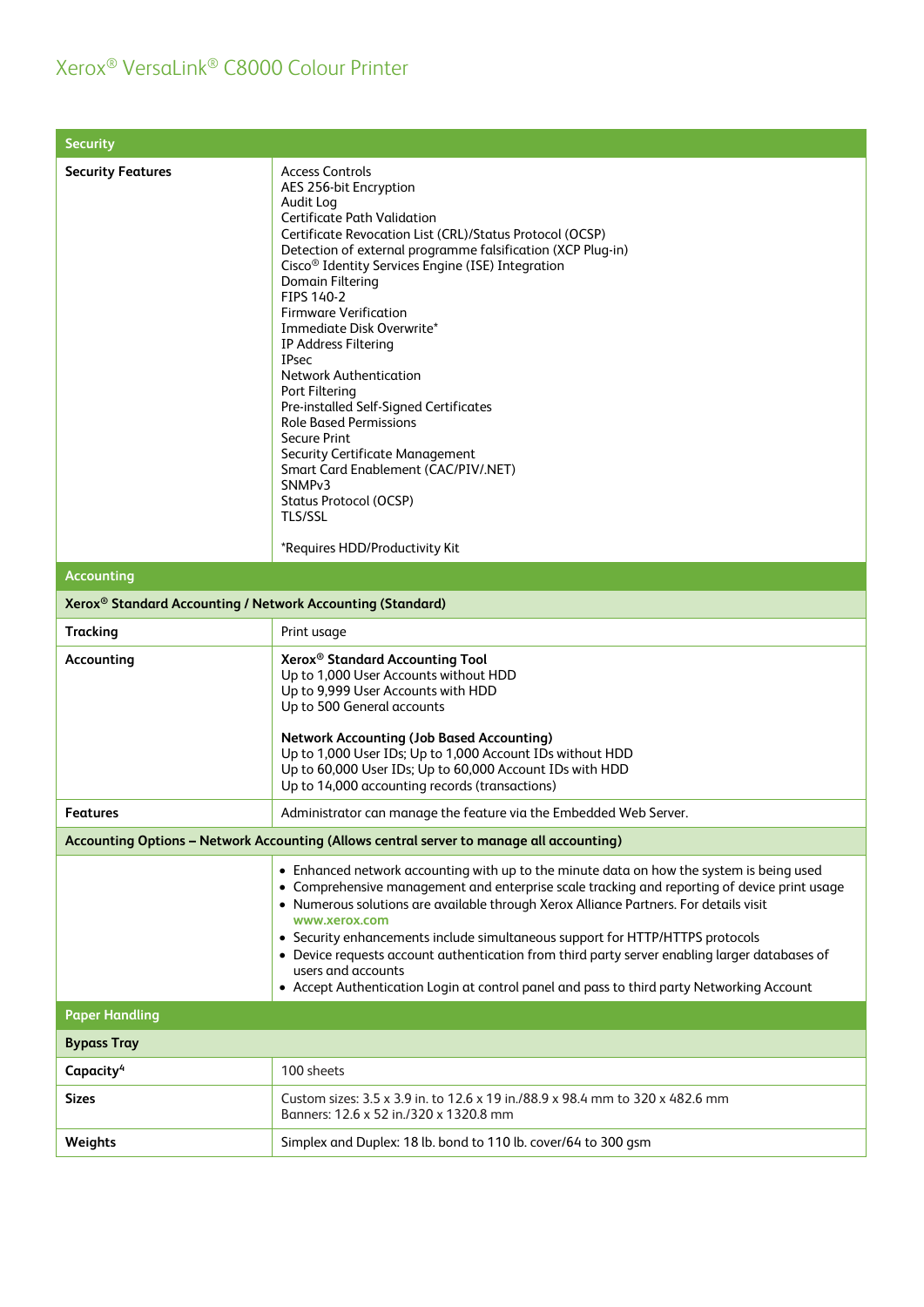| <b>Types</b><br>Tray 1 and 2 | Bond<br>Plain Paper<br>Cardstock<br>Custom<br>Envelopes<br><b>Glossy Cardstock</b><br>Hole Punched<br>Labels<br>Heavyweight Cardstock<br>Heavyweight Glossy Cardstock<br>Letterhead<br>Lightweight Cardstock<br>Lightweight Glossy Cardstock<br>Pre-Printed<br>Postcards<br>Recycled |
|------------------------------|--------------------------------------------------------------------------------------------------------------------------------------------------------------------------------------------------------------------------------------------------------------------------------------|
| Capacity <sup>4</sup>        | 520 sheets each                                                                                                                                                                                                                                                                      |
|                              |                                                                                                                                                                                                                                                                                      |
| <b>Sizes</b>                 | Tray 1: 3.9 x 5.8 in. to 11.7 x 17 in./100 x 148 mm to 297 x 431.8 mm<br>Tray 2: 3.9 x 5.8 in. to 12 x 18 in./100 x 148 mm to 320 x 457.2 mm                                                                                                                                         |
| Weights                      | Simplex and Duplex: 18 lb. bond to 110 lb. cover/64 to 300 gsm                                                                                                                                                                                                                       |
| <b>Types</b>                 | Bond<br>Plain Paper<br>Cardstock<br>Custom<br>Envelopes<br><b>Glossy Cardstock</b><br><b>Hole Punched</b><br>Labels<br>Heavyweight Cardstock<br>Heavyweight Glossy Cardstock<br>Letterhead<br>Lightweight Cardstock<br>Lightweight Glossy Cardstock<br>Pre-Printed<br>Recycled       |
| <b>Two Tray Module</b>       |                                                                                                                                                                                                                                                                                      |
| Capacity <sup>4</sup>        | 1,040 sheets                                                                                                                                                                                                                                                                         |
| <b>Sizes</b>                 | Custom sizes: 3.9 x 5.8 in. to 12 x 18 in./100 x 148 mm to 320 x 457.2 mm                                                                                                                                                                                                            |
| Weights                      | Simplex and Duplex: 18 lb. bond to 110 lb. cover/64 to 300 gsm                                                                                                                                                                                                                       |
| <b>Types</b>                 | Bond<br>Plain Paper<br>Cardstock<br>Custom<br>Envelopes<br><b>Glossy Cardstock</b><br><b>Hole Punched</b><br>Labels<br>Heavyweight Cardstock<br>Heavyweight Glossy Cardstock<br>Letterhead<br>Lightweight Cardstock<br>Lightweight Glossy Cardstock<br>Pre-Printed<br>Recycled       |
| <b>Tandem Tray Module</b>    |                                                                                                                                                                                                                                                                                      |
| Capacity <sup>4</sup>        | 2,000 sheets                                                                                                                                                                                                                                                                         |
| <b>Sizes</b>                 | 8.5 x 11 in., 7.25 x 10.5 in./A4, B5                                                                                                                                                                                                                                                 |
| Weights                      | Simplex and Duplex: 18 lb. bond to 110 lb. cover/64 to 300 gsm                                                                                                                                                                                                                       |
|                              |                                                                                                                                                                                                                                                                                      |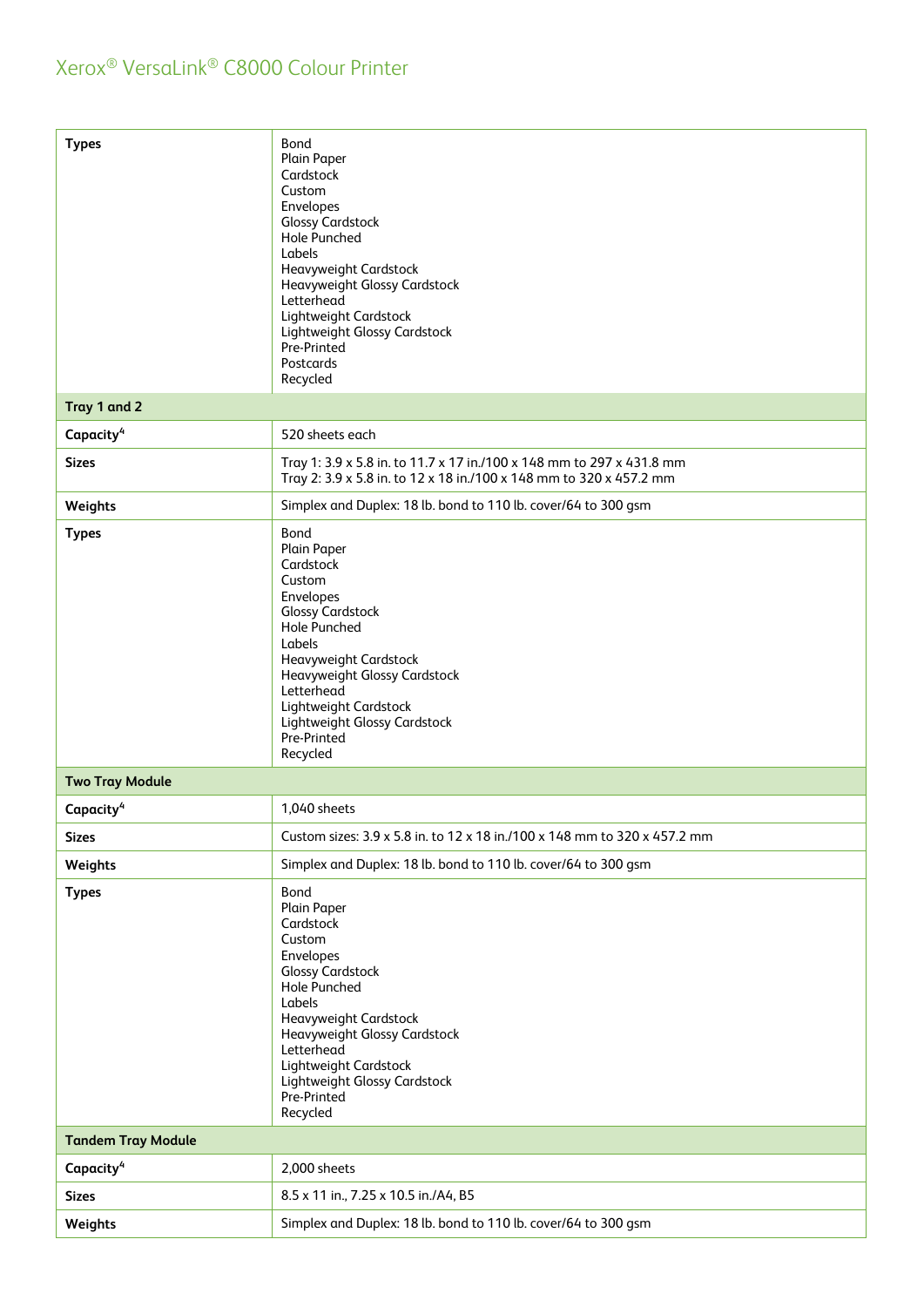| <b>Types</b>                                                                   | Bond<br>Plain Paper<br>Cardstock<br>Custom<br>Envelopes<br><b>Glossy Cardstock</b><br><b>Hole Punched</b><br>Labels<br>Heavyweight Cardstock<br>Heavyweight Glossy Cardstock<br>Letterhead<br>Lightweight Cardstock<br>Lightweight Glossy Cardstock<br>Pre-Printed<br>Recycled |
|--------------------------------------------------------------------------------|--------------------------------------------------------------------------------------------------------------------------------------------------------------------------------------------------------------------------------------------------------------------------------|
| <b>High Capacity Feeder</b>                                                    |                                                                                                                                                                                                                                                                                |
| Capacity <sup>4</sup>                                                          | 2,000 sheets                                                                                                                                                                                                                                                                   |
| <b>Sizes</b>                                                                   | 8.5 x 11 in., 7.25 x 10.5 in./A4, B5                                                                                                                                                                                                                                           |
| Weights                                                                        | 18 lb. bond to 95 lb. cover/64 to 216 gsm                                                                                                                                                                                                                                      |
| <b>Types</b>                                                                   | Bond<br>Plain Paper<br>Cardstock<br>Custom<br><b>Glossy Cardstock</b><br><b>Hole Punched</b><br>Labels<br>Letterhead<br>Lightweight Cardstock<br>Lightweight Glossy Cardstock<br>Pre-Printed<br>Recycled                                                                       |
| <b>Envelope Tray - Replaces Tray 1 (Optional)</b>                              |                                                                                                                                                                                                                                                                                |
| Capacity <sup>4</sup>                                                          | Up to 50 envelopes                                                                                                                                                                                                                                                             |
| <b>Sizes</b>                                                                   | #10 commercial, Monarch, DL, C4, C6<br>Custom sizes: 3.5 x 3.85 in. to 9.5 x 13.1 in./90 x 98 mm to 241 x 332 mm                                                                                                                                                               |
| Weights                                                                        | 20 lb. bond to 25 lb. bond/75 to 90 gsm                                                                                                                                                                                                                                        |
| <b>Total Capacity</b>                                                          |                                                                                                                                                                                                                                                                                |
| VersaLink C8000/DT Capacity <sup>4</sup>                                       | 1,140 sheets                                                                                                                                                                                                                                                                   |
| Maximum Capacity <sup>4</sup>                                                  | 5,140 sheets                                                                                                                                                                                                                                                                   |
| Finishing                                                                      |                                                                                                                                                                                                                                                                                |
| <b>Output Trays</b>                                                            |                                                                                                                                                                                                                                                                                |
| <b>Dual Offset Catch Tray</b><br>(Standard when finishers are<br>not attached) | 500 sheets (without center tray option)<br>2x 250 sheets (with center tray option when offset is off)<br>2x 125 sheets (with center tray option when offset is on)                                                                                                             |
| <b>Office Finisher (Optional)</b>                                              |                                                                                                                                                                                                                                                                                |
| Capacity <sup>4</sup>                                                          | Stacking Tray: 2,000 sheets unstapled or 1,000 sheets single stapled or<br>750 sheets dual stapled (8.5 x 11 in. / A4) (dual stapling only with optional booklet maker)                                                                                                        |
| <b>Sizes</b>                                                                   | 8.3 x 7.2 in. to 11.7 x 17 in./210 x 182 mm to 297 x 432 mm                                                                                                                                                                                                                    |
| Weights                                                                        | 18 lb. bond to 80 lb. cover/60 to 220 gsm                                                                                                                                                                                                                                      |
| <b>Multi-position Stapling</b>                                                 | 50 sheets of 24 lb. bond/90 gsm                                                                                                                                                                                                                                                |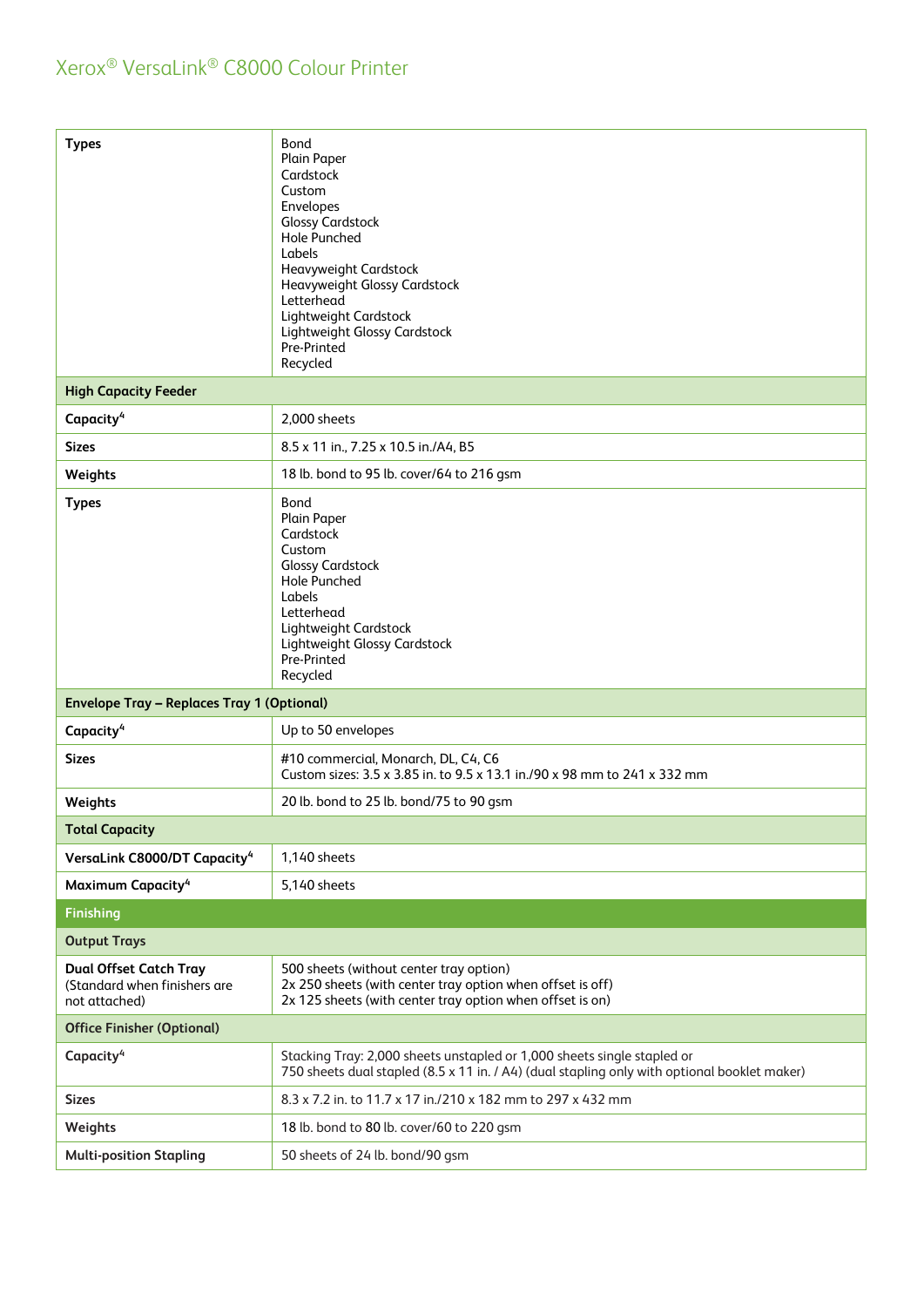| <b>Hole Punch (Optional)</b><br>North America:<br>Europe and Other Geographies:   | 2/3-hole punch<br>2/4-hole punch                                                                                                                                                                                                                                                                                                                                                                                                              |  |
|-----------------------------------------------------------------------------------|-----------------------------------------------------------------------------------------------------------------------------------------------------------------------------------------------------------------------------------------------------------------------------------------------------------------------------------------------------------------------------------------------------------------------------------------------|--|
| Booklet Maker for Office Finisher (Score/Crease, Saddle-stitch Staple) (Optional) |                                                                                                                                                                                                                                                                                                                                                                                                                                               |  |
| Capacity <sup>4</sup>                                                             | 40 booklets (2 to 15 sheets per booklet - 20 lb./80 gsm or less)                                                                                                                                                                                                                                                                                                                                                                              |  |
| <b>Sizes</b>                                                                      | Letter - 8.5 x 11 in./A4 SEF Legal - 8.5 x 14 in./B4 SEF Ledger - 11 x 17 in./A3 SEF                                                                                                                                                                                                                                                                                                                                                          |  |
| <b>Saddle-stitch Stapling</b>                                                     | 2 to 15 sheets/8-60 page booklet 18 lb. bond to 24 lb. bond/64 to 90 gsm                                                                                                                                                                                                                                                                                                                                                                      |  |
| <b>Score / Crease</b>                                                             | 1 to 15 sheets/unstapled/64 to 105 gsm only                                                                                                                                                                                                                                                                                                                                                                                                   |  |
|                                                                                   | <b>Optional BR Booklet Maker Finisher (Requires Horizontal Transport Kit)</b>                                                                                                                                                                                                                                                                                                                                                                 |  |
| Capacity <sup>4</sup>                                                             | Offsetting Top Tray: 500 sheets of 8.5 x 11 in./A4 unstapled<br><b>Stacking Stapling Tray:</b><br>1,500 sheets of 8.5 x 11 in./11 x 17 in./A4/A3 unstapled or<br>200 stapled sets of 8.5 x 11 in./A4 (single-position stapling or dual or 4-position stapling) or<br>100 stapled sets of 11 x 17 in./A3                                                                                                                                       |  |
| <b>Sizes</b>                                                                      | 4 x 6 in. to 11 x 17 in./A6 to A3 for stacking<br>7.25 x 10.5 in. to 11 x 17 in./B5 to A3 for stapling                                                                                                                                                                                                                                                                                                                                        |  |
| Weights                                                                           | 16 bond to 110 lb. cover/60 to 300 gsm (coated and uncoated)                                                                                                                                                                                                                                                                                                                                                                                  |  |
| <b>Stapling</b>                                                                   | Single and multiposition stapling<br>Auto stapling (50 sheets maximum) - 24 lb. / 90 gsm<br>Letter, Legal, Tabloid, A3, A4, B4 and B5 sizes supported                                                                                                                                                                                                                                                                                         |  |
| <b>Hole Punch</b><br>North America<br>Europe                                      | 2/3-hole punch<br>2/4-hole punch<br>4-hole "Swedish" punch (optional)                                                                                                                                                                                                                                                                                                                                                                         |  |
| <b>Booklet Maker</b>                                                              | Saddle-stitch 2 to 16 sheets (7 sheets at 106 to 176 gsm coated or 5 sheets at 177 to 220 gsm<br>coated)                                                                                                                                                                                                                                                                                                                                      |  |
|                                                                                   | Bi-fold up to 5 sheets<br>Letter, Legal, Tabloid, A3, A4 supported                                                                                                                                                                                                                                                                                                                                                                            |  |
| <b>Device Management</b>                                                          |                                                                                                                                                                                                                                                                                                                                                                                                                                               |  |
| <b>Network Protocols</b>                                                          | TCP/IP: HTTP/HTTPS, Internet Printing Protocol, LPR/LPD, Raw Socket Printing/Port 9100,<br>IPv4/IPv6,<br><b>WSD</b><br><b>LDAP</b><br>Bonjour <sup>®</sup> / AirPrint <sup>™</sup><br>Most protocols not in use can be disabled                                                                                                                                                                                                               |  |
| <b>Administrative Protocols</b>                                                   | DHCP, SNMP, WINS, HTTP, HTTPS, TLS, SNTP, MDNS                                                                                                                                                                                                                                                                                                                                                                                                |  |
| Xerox <sup>®</sup> CentreWare <sup>®</sup> Web                                    |                                                                                                                                                                                                                                                                                                                                                                                                                                               |  |
|                                                                                   | • A Web-based server application for network administrators that permits web browser-based<br>device management from any workstation, whether running Windows or UNIX or any other<br>operating system<br>• Works with any SNMP-managed printer from any manufacturer<br>• Provides help with device discovery and installations, health checks and troubleshooting, and<br>device upgrades, as well as basic accounting and asset management |  |
| Xerox® Embedded Web Server - Integrated Device Web Page                           |                                                                                                                                                                                                                                                                                                                                                                                                                                               |  |
| <b>Device Status</b>                                                              | • Tray status/contents<br>• Consumables status<br>• Billing/Usage<br>• Quick Links<br>• Online Support                                                                                                                                                                                                                                                                                                                                        |  |
| <b>Print Queue Viewing</b>                                                        | Job print queue management-view and delete                                                                                                                                                                                                                                                                                                                                                                                                    |  |
| <b>Job Submission</b>                                                             | Print-ready files (PS, PCL, PDF, XPS, JPEG)                                                                                                                                                                                                                                                                                                                                                                                                   |  |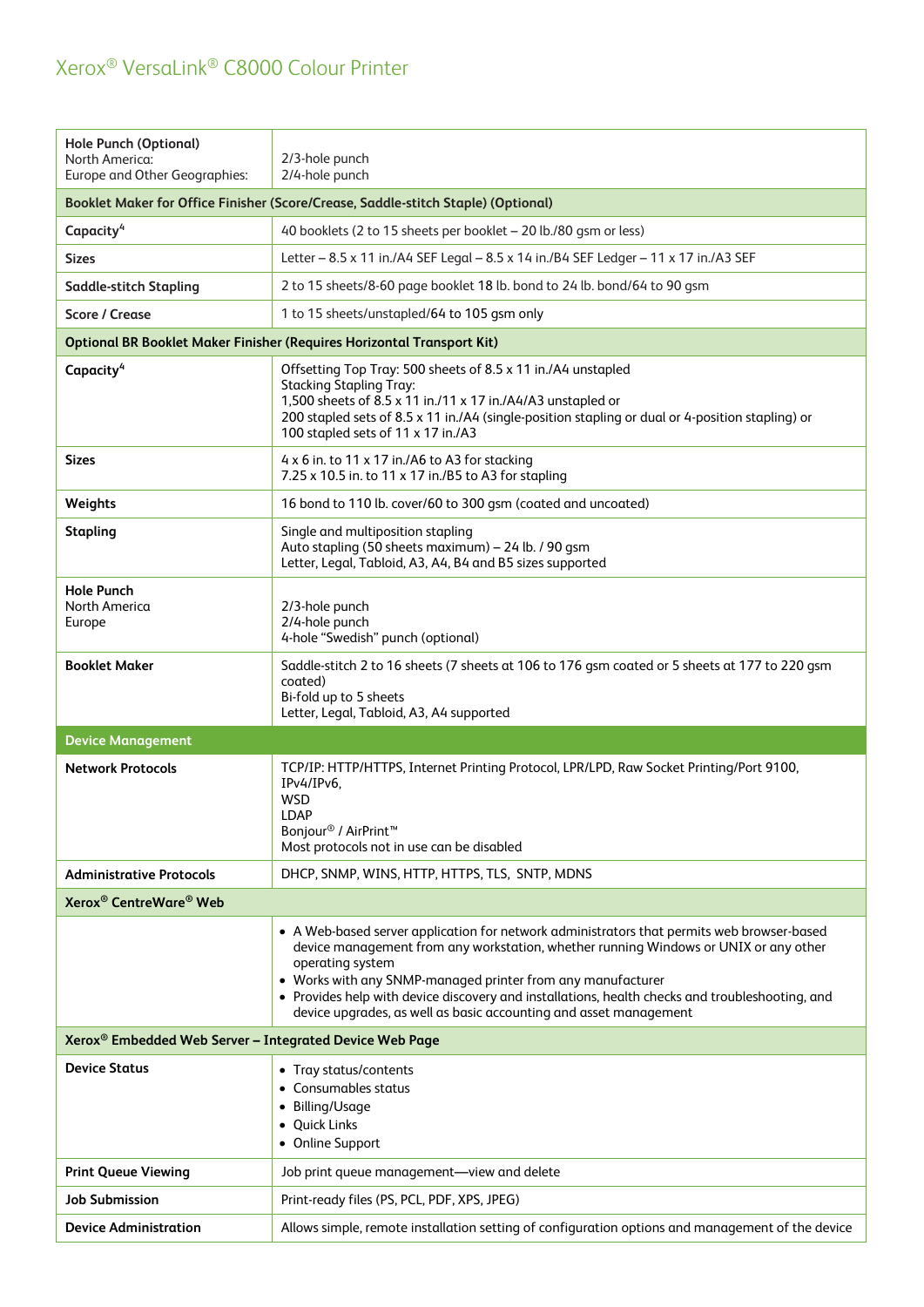| <b>Browsers</b>                                                                                                                                                                                                                                                                                                                                                                                                                      | Microsoft <sup>®</sup> Internet Explorer <sup>®</sup><br>Microsoft Edge <sup>™</sup><br>Mozilla <sup>™</sup> Firefox®<br>Apple <sup>®</sup> Safari <sup>®</sup><br>Google Chrome <sup>™</sup>                                                  |                                                  |  |
|--------------------------------------------------------------------------------------------------------------------------------------------------------------------------------------------------------------------------------------------------------------------------------------------------------------------------------------------------------------------------------------------------------------------------------------|------------------------------------------------------------------------------------------------------------------------------------------------------------------------------------------------------------------------------------------------|--------------------------------------------------|--|
| <b>Remote Services</b>                                                                                                                                                                                                                                                                                                                                                                                                               |                                                                                                                                                                                                                                                |                                                  |  |
| Xerox <sup>®</sup> MeterAssistant <sup>®</sup> Service                                                                                                                                                                                                                                                                                                                                                                               | Automates the process of collecting and submitting meter reads for tracking and billing of Xerox®<br>device usage. Eliminates the need for time-consuming end-user involvement and ensures that<br>meter reads are submitted to Xerox on time. |                                                  |  |
| Xerox <sup>®</sup> SuppliesAssistant <sup>®</sup><br><b>Service</b>                                                                                                                                                                                                                                                                                                                                                                  | Automatically orders supplies for Xerox <sup>®</sup> output devices based on actual usage, eliminating the<br>need to manually manage supplies inventory.                                                                                      |                                                  |  |
| <b>MaintenanceAssistant Service</b>                                                                                                                                                                                                                                                                                                                                                                                                  | Offers a fast (and free) way to resolve potential issues and receive assistance and automate the<br>troubleshooting/repair process. Diagnostic data is sent to Xerox, allowing for problems to be solved<br>faster with increased uptime.      |                                                  |  |
| <b>What's In The Box</b>                                                                                                                                                                                                                                                                                                                                                                                                             |                                                                                                                                                                                                                                                |                                                  |  |
| • VersaLink C8000 Colour Printer<br>• Starter Capacity Print Cartridge: One of each (Cyan, Magenta, Yellow: 8,000 print capacity <sup>5</sup> ,<br>Black: 12,000 print capacity <sup>5</sup><br>• Drum Cartridge - One of each (Cyan, Magenta, Yellow, & Black 190,000 print capacity) <sup>6</sup><br>• Quick Use Guide<br>• Install Guide<br>• Software and Documentation CD (with Drivers and Warranty Statement)<br>• Power Cord |                                                                                                                                                                                                                                                |                                                  |  |
| <b>Supplies and Accessories</b>                                                                                                                                                                                                                                                                                                                                                                                                      | Quantity                                                                                                                                                                                                                                       | <b>Part Number</b>                               |  |
| <b>Supplies</b>                                                                                                                                                                                                                                                                                                                                                                                                                      |                                                                                                                                                                                                                                                |                                                  |  |
| <b>Standard Capacity Toner</b><br><b>Cartridges</b>                                                                                                                                                                                                                                                                                                                                                                                  | Cyan: 7,600 standard pages <sup>5</sup><br>Magenta: 7,600 standard pages <sup>5</sup><br>Yellow: 7,600 standard pages <sup>5</sup><br>Black: 12,600 standard pages <sup>5</sup>                                                                | 106R04042<br>106R04043<br>106R04044<br>106R04045 |  |
| <b>High Capacity Toner Cartridges</b>                                                                                                                                                                                                                                                                                                                                                                                                | Cyan: 16,500 standard pages <sup>5</sup><br>Magenta: 16,500 standard pages <sup>5</sup><br>Yellow: 16,500 standard pages <sup>5</sup><br>Black: 20,900 standard pages <sup>5</sup>                                                             | 106R04054<br>106R04055<br>106R04056<br>106R04057 |  |
| <b>Drum Cartridge</b>                                                                                                                                                                                                                                                                                                                                                                                                                | Cyan: 190,000 standard pages <sup>6</sup><br>Magenta: 190,000 standard pages <sup>6</sup><br>Yellow: 190,000 standard pages <sup>6</sup><br>Black: 190,000 standard pages <sup>6</sup>                                                         | 101R00602                                        |  |
| <b>Waste Cartridge</b>                                                                                                                                                                                                                                                                                                                                                                                                               | 47,000 standard pages <sup>6</sup>                                                                                                                                                                                                             | 108R01504                                        |  |
| <b>IBT Cleaner</b>                                                                                                                                                                                                                                                                                                                                                                                                                   | 160,000 standard pages <sup>6</sup>                                                                                                                                                                                                            | 104R00256                                        |  |
| <b>Transfer Roller</b>                                                                                                                                                                                                                                                                                                                                                                                                               | 200,000 standard pages <sup>6</sup>                                                                                                                                                                                                            | 116R00015                                        |  |
| <b>Tray 1-4 Feed Rollers</b>                                                                                                                                                                                                                                                                                                                                                                                                         | 300,000 standard pages <sup>6</sup>                                                                                                                                                                                                            | 109R00790                                        |  |
| Tray 5 (MPT) Feed Rollers                                                                                                                                                                                                                                                                                                                                                                                                            | 100,000 standard pages <sup>6</sup>                                                                                                                                                                                                            | 116R00016                                        |  |
| <b>Tray 6 Feed Rollers</b>                                                                                                                                                                                                                                                                                                                                                                                                           | 300,000 standard pages <sup>6</sup>                                                                                                                                                                                                            | 116R00017                                        |  |
| <b>Office Finisher Booklet Maker</b><br>Cartridge<br>(8 cartridges per container)                                                                                                                                                                                                                                                                                                                                                    | 16,000 staples<br>(2,000 each cartridge)                                                                                                                                                                                                       | 008R12897                                        |  |
| <b>Staple Refills for Office Finisher</b><br>(3 refills per container)                                                                                                                                                                                                                                                                                                                                                               | 15,000 staples<br>(5,000 each refill)                                                                                                                                                                                                          | 008R12941                                        |  |
| <b>Staple Cartridges for BR</b><br><b>Finisher and Office Finisher</b><br>(1 cartridge per carton)                                                                                                                                                                                                                                                                                                                                   | 5,000 staples<br>(5,000 each cartridge)                                                                                                                                                                                                        | 008R12964                                        |  |
| <b>Staple Cartridges for BR Booklet</b><br>Maker (1 cartridge per carton)                                                                                                                                                                                                                                                                                                                                                            | 5,000 staples<br>(5,000 each cartridge)                                                                                                                                                                                                        | 008R13177                                        |  |